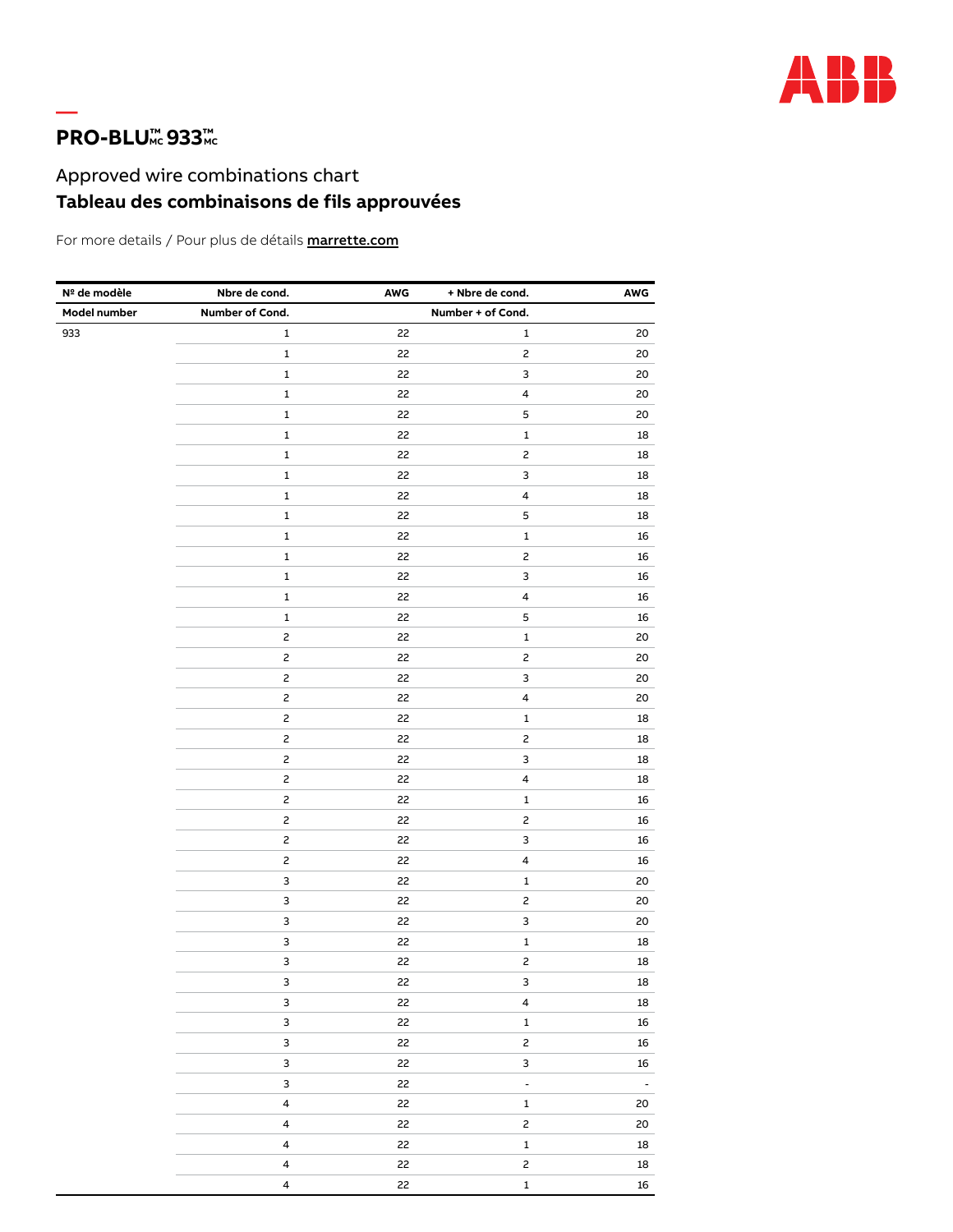| Nº de modèle | Nbre de cond.             | AWG        | + Nbre de cond.         | AWG                      |
|--------------|---------------------------|------------|-------------------------|--------------------------|
| Model number | Number of Cond.           |            | Number + of Cond.       |                          |
|              | $\overline{\mathbf{4}}$   | 22         | $\overline{c}$          | 16                       |
|              | $\pmb{4}$                 | 22         | ÷,                      | $\overline{a}$           |
|              | $\mathbf 5$               | 22 Sol.    | -                       |                          |
|              | 6                         | 22 Sol.    | $\blacksquare$          |                          |
|              | $\mathbf 1$               | 20         | $\mathbf 1$             | 18                       |
|              | 1                         | 20         | 2                       | 18                       |
|              | $\mathbf 1$               | 20         | 3                       | 18                       |
|              | $\mathbf 1$               | 20         | $\overline{\mathbf{4}}$ | 18                       |
|              | $\mathbf 1$               | 20         | $\mathbf 1$             | 16                       |
|              | $\mathbf 1$               | 20         | $\overline{c}$          | 16                       |
|              | $\mathbf 1$               | 20         | 3                       | 16                       |
|              | $\mathbf 1$               | 20         | $\pmb{4}$               | 16                       |
|              | $\mathbf 1$               | 20         | $\mathbf 1$             | 14                       |
|              | $\mathbf 1$               | 20         | $\mathsf{S}$            | 14                       |
|              | $\mathbf 1$               | 20         | 3                       | 14                       |
|              | 1                         | 20         | $\overline{\mathbf{4}}$ | 14                       |
|              | $\mathsf{S}$              | 20         | $\mathbf 1$             | 18                       |
|              | $\overline{c}$            | 20         | $\overline{c}$          | 18                       |
|              | $\mathsf{S}$              | 20         | 3                       | 18                       |
|              | $\mathsf{S}$              | 20         | $\mathbf 1$             | 16                       |
|              | $\mathsf{S}$              | 20         | $\overline{c}$          | 16                       |
|              | $\mathsf{S}$              | 20         | 3                       | 16                       |
|              | $\mathsf{S}$              | 20         | $\mathbf 1$             | 14                       |
|              | $\mathsf{S}$              | 20         | $\overline{c}$          | 14                       |
|              | $\overline{c}$            | 20         | 3                       | 14                       |
|              | $\mathsf{S}$              | 20         | $\overline{a}$          | $\overline{a}$           |
|              | $\ensuremath{\mathsf{3}}$ | 20         | $\mathbf 1$             | 18                       |
|              | $\ensuremath{\mathsf{3}}$ | 20         | $\overline{c}$          | 18                       |
|              | 3                         | 20         | $\mathbf 1$             | 16                       |
|              | $\ensuremath{\mathsf{3}}$ | 20         | $\mathsf{S}$            | 16                       |
|              | $\ensuremath{\mathsf{3}}$ | 20         | $\mathbf 1$             | 14                       |
|              | 3                         | 20         | $\overline{c}$          | 14                       |
|              | 3                         | 20         |                         |                          |
|              | $\overline{\mathbf{4}}$   | 20         | $\mathbf 1$             | 18                       |
|              | $\overline{\mathbf{4}}$   | 20         | $\mathsf{S}$            | 18                       |
|              | $\overline{4}$            | 20         | $\mathbf 1$             | 16                       |
|              | $\overline{4}$            | 20         | $\mathsf{S}$            | 16                       |
|              | $\overline{4}$            | 20         | $\mathbf{1}$            | 14                       |
|              | $\overline{\mathbf{4}}$   | 20         | $\overline{c}$          | 14                       |
|              | $\overline{4}$            | 20         | $\blacksquare$          | $\frac{1}{2}$            |
|              | 5                         | 20 Sol.    | $\blacksquare$          | $\overline{\phantom{a}}$ |
|              | 6                         | 20 Sol.    | $\blacksquare$          | $\blacksquare$           |
|              | $\mathbf 1$               | $18\,$     | $\mathbf 1$             | 16                       |
|              | $\mathbf 1$               | 18         | $\mathsf{S}$            | 16                       |
|              | $\mathbf 1$               | $18\,$     | $\mathbf{3}$            | 16                       |
|              | $\mathbf 1$               | ${\bf 18}$ | $\overline{\mathbf{4}}$ | $16\,$                   |
|              | $\mathbf 1$               | 18         | $\overline{5}$          | 16                       |
|              | $\mathbf 1$               | $18\,$     | $\mathbf 1$             | 14                       |
|              | $\mathbf 1$               | $18\,$     | $\mathbf{2}$            | 14                       |
|              | $\mathbf 1$               | $18\,$     | $\mathbf{3}$            | 14                       |
|              | $\mathbf 1$               | $18\,$     | $\overline{4}$          | $\bf{14}$                |
|              | $\mathbf 1$               | 18         | $\mathbf 1$             | $12\,$                   |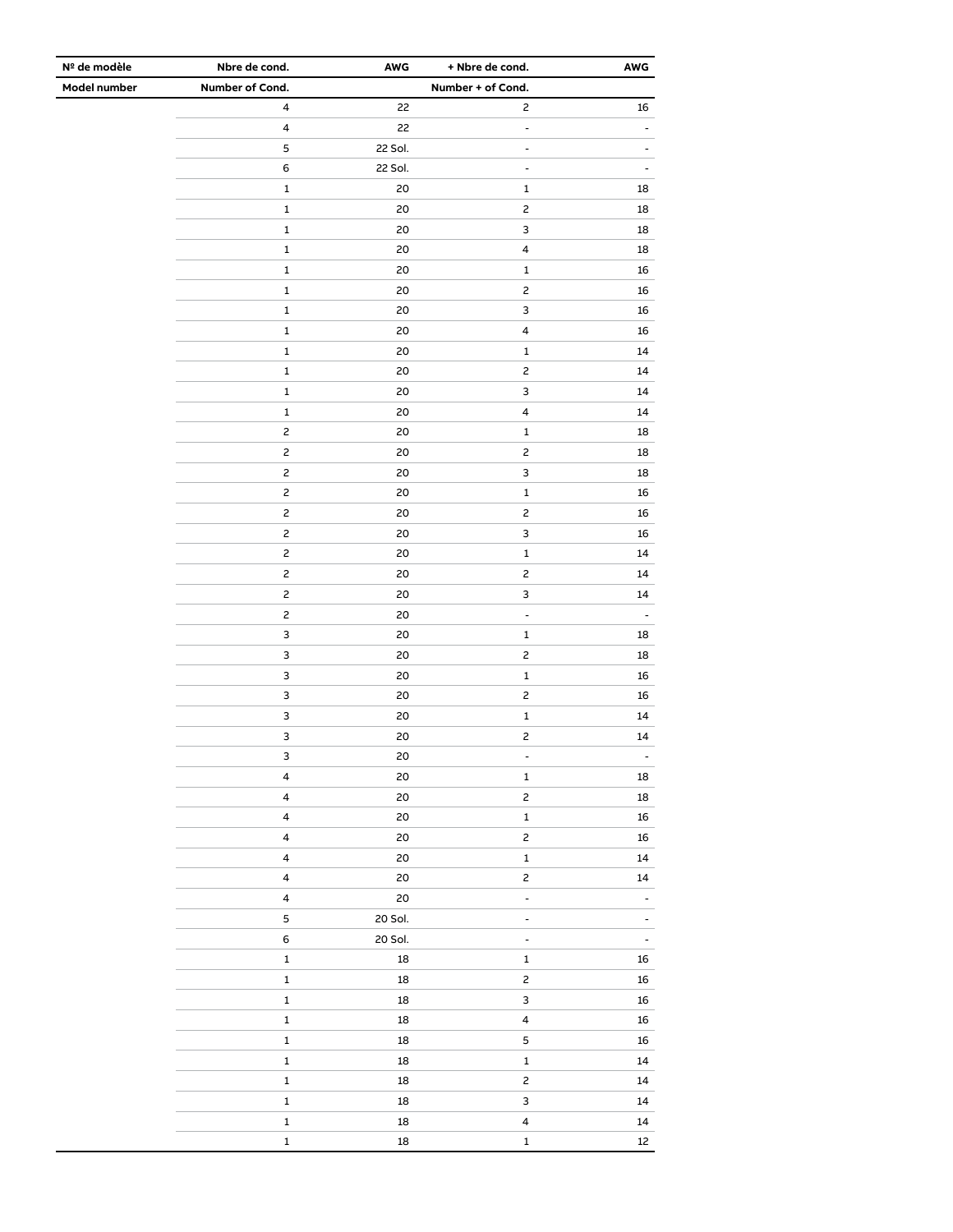| Nbre de cond.           | AWG        | + Nbre de cond.           | AWG               |
|-------------------------|------------|---------------------------|-------------------|
| Number of Cond.         |            | Number + of Cond.         |                   |
| $\mathbf 1$             | 18         | $\mathsf{S}$              | 12                |
| $\mathbf 1$             | 18         | $\ensuremath{\mathsf{3}}$ | 12                |
| $\mathbf 1$             | 18         | $\overline{\mathbf{4}}$   | $12\,$            |
| $\mathbf 1$             | 18         | $\mathbf 1$               | $10\,$            |
| $\mathbf 1$             | 18         | $\overline{c}$            | $10\,$            |
| $\mathsf{S}$            | 18         | $\mathbf 1$               | 16                |
| $\mathsf{S}$            | 18         | $\mathsf{S}$              | ${\bf 16}$        |
| $\mathsf{S}$            | 18         | $\ensuremath{\mathsf{3}}$ | 16                |
| $\mathsf{S}$            | 18         | $\overline{\mathbf{4}}$   | ${\bf 16}$        |
| $\mathsf{S}$            | 18         | $\mathbf 1$               | 14                |
| $\mathsf{S}$            | 18         | $\mathsf{S}$              | 14                |
| $\mathsf{S}$            | 18         | 3                         | 14                |
| $\mathsf{S}$            | 18         | $\overline{\mathbf{4}}$   | $14\,$            |
| $\mathsf{S}$            | 18         | $\mathbf 1$               | 12                |
| $\mathsf{S}$            | 18         | $\mathsf{S}$              | 12                |
| $\mathsf{S}$            | 18         | $\ensuremath{\mathsf{3}}$ | $12\,$            |
| $\mathsf{S}$            | 18         | $\mathbf 1$               |                   |
|                         |            |                           | $10\,$            |
| $\mathsf{S}$            | 18         | $\overline{c}$            | 10                |
| $\mathsf{S}$            | 18         | $\overline{a}$            | $\blacksquare$    |
| 3                       | 18         | $\mathbf 1$               | 16                |
| 3                       | 18         | $\mathsf{S}$              | 16                |
| 3                       | 18         | $\ensuremath{\mathsf{3}}$ | 16                |
| 3                       | 18         | $\mathbf 1$               | $14\,$            |
| 3                       | 18         | $\overline{c}$            | $14\,$            |
| 3                       | 18         | $\mathsf 3$               | $14\,$            |
| 3                       | 18         | $\mathbf 1$               | $12\,$            |
| 3                       | 18         | $\mathsf{S}$              | 12                |
| 3                       | 18         | $\ensuremath{\mathsf{3}}$ | 12                |
| 3                       | 18         | $\mathbf 1$               | $10\,$            |
| 3                       | 18         | $\mathsf{S}$              | 10                |
| 3                       | 18         | $\blacksquare$            | ÷,                |
| $\pmb{4}$               | 18         | $\mathbf 1$               | 16                |
| 4                       | 18         | 2                         | 16                |
| $\overline{\mathbf{4}}$ | 18         | $\mathbf 1$               | $14\,$            |
| $\overline{\mathbf{4}}$ | ${\bf 18}$ | $\overline{c}$            | 14                |
| $\overline{\mathbf{4}}$ | ${\bf 18}$ | $\mathbf 1$               | $12\,$            |
| $\overline{\mathbf{4}}$ | ${\bf 18}$ | $\mathsf{S}$              | 12                |
| $\overline{\mathbf{4}}$ | ${\bf 18}$ | $\mathbf 1$               | $10\,$            |
| $\overline{\mathbf{4}}$ | ${\bf 18}$ | $\overline{\phantom{a}}$  | $\Box$            |
| $\mathsf S$             | 18         | $\mathbf 1$               | 16                |
| 5                       | ${\bf 18}$ | $\mathbf 1$               | 14                |
| 5                       | ${\bf 18}$ | $\mathbf 1$               | $12 \overline{ }$ |
| 5                       | 18         | $\overline{\phantom{a}}$  | ۰                 |
| 6                       | 18         | $\Box$                    | $\blacksquare$    |
| $\mathbf 1$             | 16         | $\mathbf 1$               | 14                |
| $\mathbf 1$             | 16         | $\mathbf 1$               | $14\,$            |
| $\mathbf 1$             | 16         | $\mathbf 1$               | $14\,$            |
| $\mathbf 1$             | 16         | $\mathsf{S}$              | 14                |
| $\mathbf 1$             | 16         | $\overline{c}$            | 14                |
| $\mathbf 1$             | ${\bf 16}$ | $\overline{c}$            | $14\,$            |
| $\mathbf 1$             |            | $\mathsf{3}$              | $14\,$            |
| $\mathbf 1$             | 16         | $\overline{\mathbf{4}}$   | 14                |
|                         | 16         |                           |                   |
| $\mathbf 1$             | 16         | $\mathbf 1$               | $12\,$            |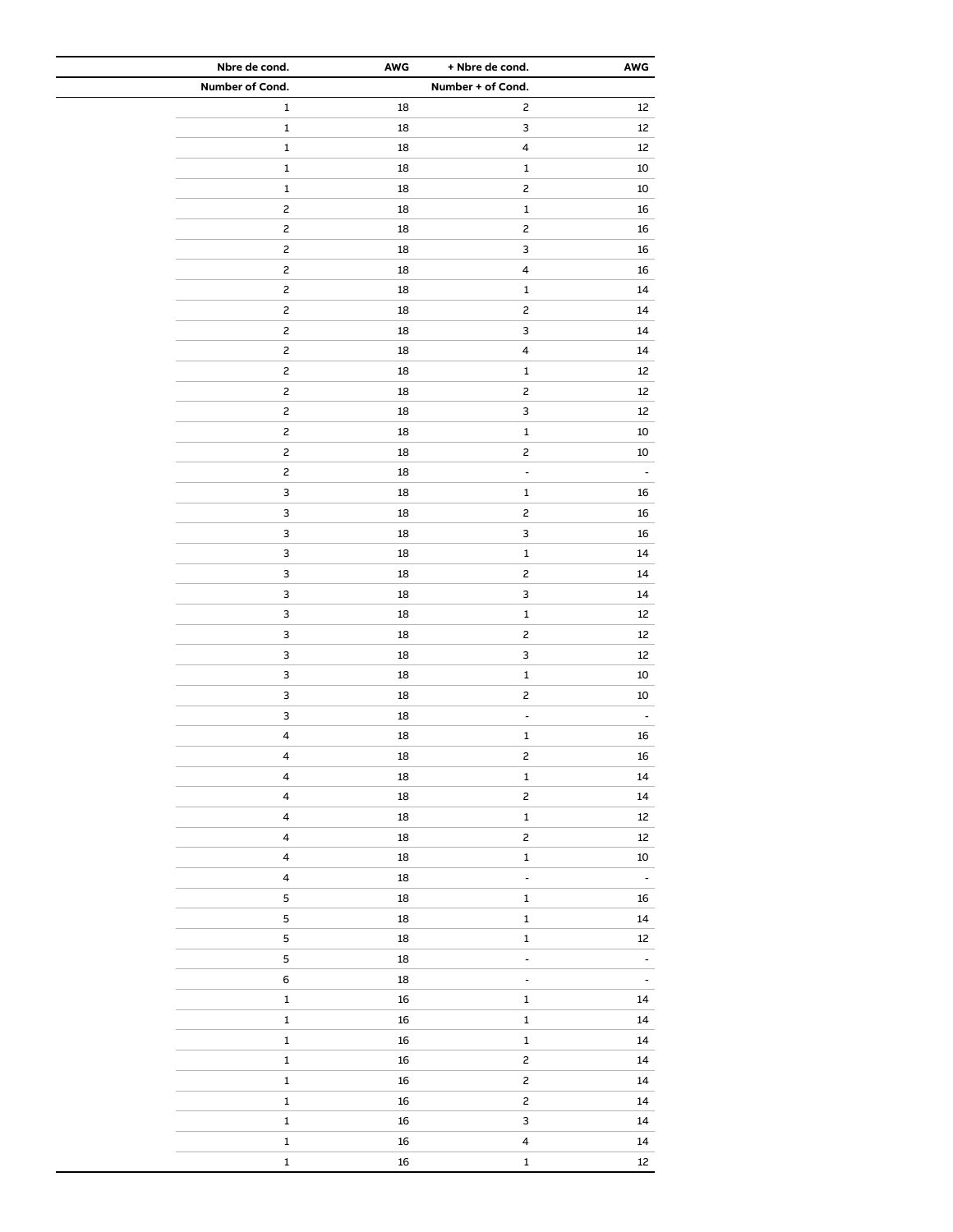| Nbre de cond.           | AWG        | + Nbre de cond.           | AWG            |
|-------------------------|------------|---------------------------|----------------|
| Number of Cond.         |            | Number + of Cond.         |                |
| $\mathbf 1$             | 16         | $\mathbf 1$               | 12             |
| $\mathbf 1$             | 16         | $\mathsf{S}$              | 12             |
| $\mathbf 1$             | 16         | $\mathsf 3$               | 12             |
| $\mathbf 1$             | 16         | $\pmb{4}$                 | 12             |
| $\mathbf 1$             | 16         | $\mathbf 1$               | $10\,$         |
| $\mathbf 1$             | 16         | $\overline{c}$            | 10             |
| $\overline{c}$          | 16         | $\mathbf 1$               | $14\,$         |
| $\mathsf{S}$            | 16         | $\mathbf 1$               | $14\,$         |
| $\mathsf{S}$            | 16         | $\mathbf 1$               | 14             |
| $\overline{c}$          | 16         | $\mathsf{S}$              | 14             |
| $\mathsf{S}$            | 16         | $\mathsf{S}$              | $14\,$         |
| $\overline{c}$          | 16         | $\ensuremath{\mathsf{3}}$ | 14             |
| $\overline{c}$          | 16         | $\overline{\mathbf{4}}$   | 14             |
| $\overline{c}$          | 16         | $\mathbf 1$               | $12\,$         |
| $\mathsf{S}$            |            | $\mathbf 1$               |                |
|                         | 16         |                           | 12             |
| 2                       | 16         | $\overline{c}$            | 12             |
| $\mathsf{S}$            | 16         | $\ensuremath{\mathsf{3}}$ | $12\,$         |
| $\mathsf{S}$            | 16         | $\mathbf 1$               | $10\,$         |
| $\mathsf{S}$            | 16         | $\mathsf{S}$              | $10\,$         |
| $\overline{c}$          | 16         | $\mathbf 1$               | 8 Strd.        |
| $\overline{c}$          | 16         | $\blacksquare$            |                |
| 3                       | 16         | $\mathbf 1$               | 14             |
| 3                       | 16         | $\mathbf 1$               | 14             |
| 3                       | 16         | $\mathbf 1$               | $14\,$         |
| 3                       | 16         | $\mathsf{S}$              | $14\,$         |
| 3                       | 16         | $\mathsf 3$               | 14             |
| 3                       | 16         | $\mathbf 1$               | 12             |
| 3                       | 16         | $\overline{c}$            | $12\,$         |
| 3                       | 16         | $\mathbf 1$               | 10             |
| 3                       | 16         | $\mathsf{S}$              | $10\,$         |
| 3                       | 16         | $\mathbf 1$               | 8 Strd.        |
| 3                       | 16         | $\blacksquare$            |                |
| 4                       | 16         | 1                         | 14             |
| $\pmb{4}$               | 16         | $\mathsf{S}$              | 14             |
| $\overline{\mathbf{4}}$ | $16\,$     | $\mathbf 1$               | $12\,$         |
| $\overline{\mathbf{4}}$ | $16\,$     | $\mathbf 1$               | $12\,$         |
| $\pmb{4}$               | $16\,$     | $\mathsf{S}$              | $12\,$         |
| $\overline{\mathbf{4}}$ | ${\bf 16}$ | $\mathbf 1$               | $10\,$         |
| $\pmb{4}$               | ${\bf 16}$ | $\mathbf 1$               | 8 Strd.        |
| $\pmb{4}$               | ${\bf 16}$ | $\blacksquare$            | $\blacksquare$ |
| 5                       | $16\,$     | $\mathbf 1$               | 14             |
| 5                       | $16\,$     | $\mathbf 1$               | $10\,$         |
| 5                       | ${\bf 16}$ | $\blacksquare$            | $\blacksquare$ |
| $\,$ 6 $\,$             | ${\bf 16}$ | $\blacksquare$            | $\blacksquare$ |
| $\mathbf 1$             | $14\,$     | $\mathbf 1$               | 12             |
| $\mathbf 1$             | $14\,$     | $\mathbf 1$               | $12\,$         |
| $\mathbf 1$             | $14\,$     | $\mathbf{2}$              | $12\,$         |
|                         | $14\,$     | $\overline{c}$            | $12\,$         |
| $\mathbf 1$             |            |                           |                |
| $\mathbf 1$             | $\bf{14}$  | $\mathbf{3}$              | $12\,$         |
| $\mathbf 1$             | $14\,$     | $\overline{\mathbf{4}}$   | $12\,$         |
| $\mathbf 1$             | $14\,$     | $\mathbf 1$               | $10\,$         |
| $\mathbf 1$             | $14\,$     | $\mathsf{S}$              | $10\,$         |
| $\mathbf 1$             | $\bf{14}$  | $\mathbf 1$               | 8 Strd.        |